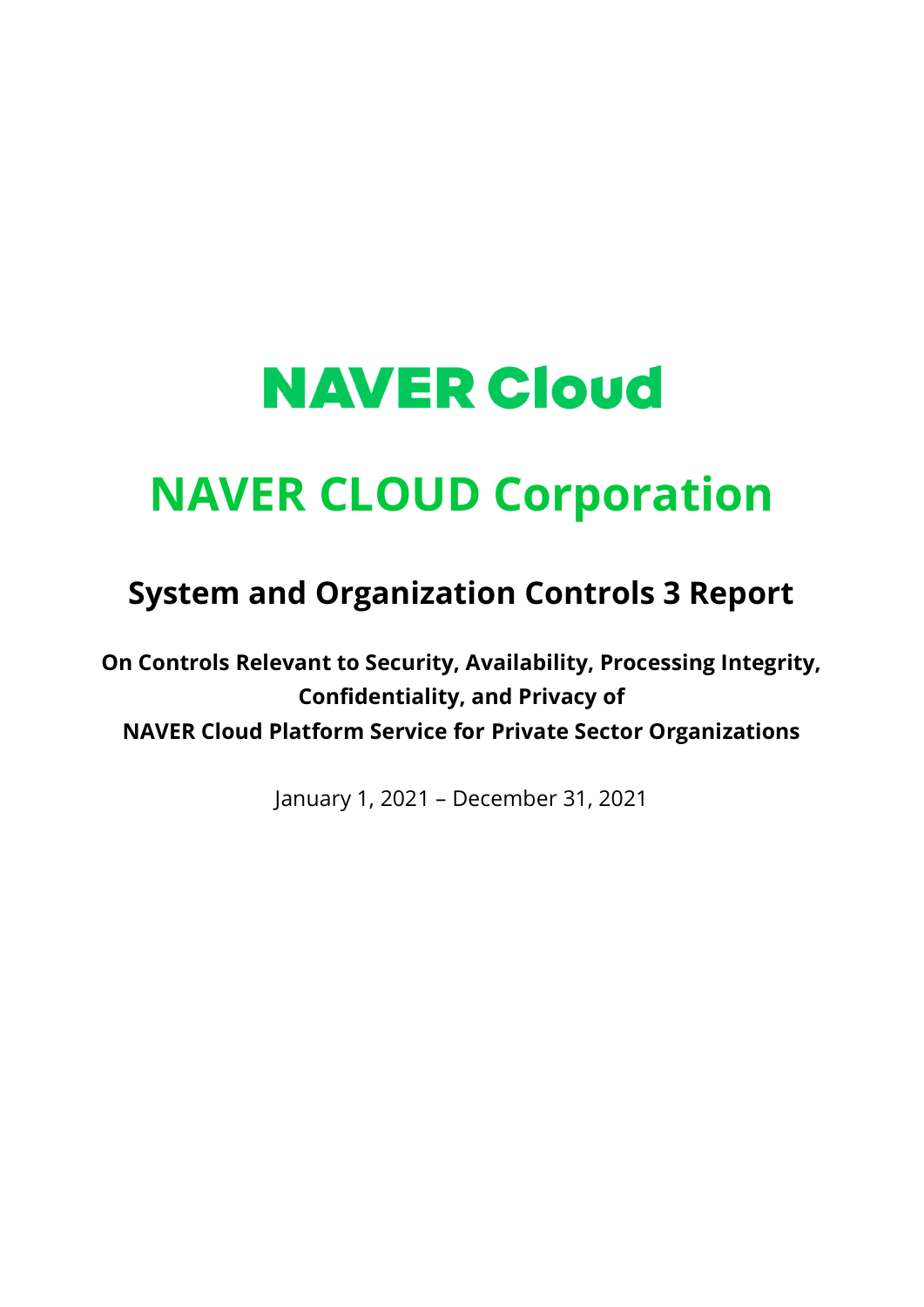# **Table of contents**

| Section III: Description of the Boundaries of NAVER Cloud Platform Service for |  |  |  |
|--------------------------------------------------------------------------------|--|--|--|
|                                                                                |  |  |  |
|                                                                                |  |  |  |
|                                                                                |  |  |  |
|                                                                                |  |  |  |
|                                                                                |  |  |  |
|                                                                                |  |  |  |
|                                                                                |  |  |  |
|                                                                                |  |  |  |
|                                                                                |  |  |  |
|                                                                                |  |  |  |
|                                                                                |  |  |  |
| Section IV: Principal Service Commitments and System Requirements  12          |  |  |  |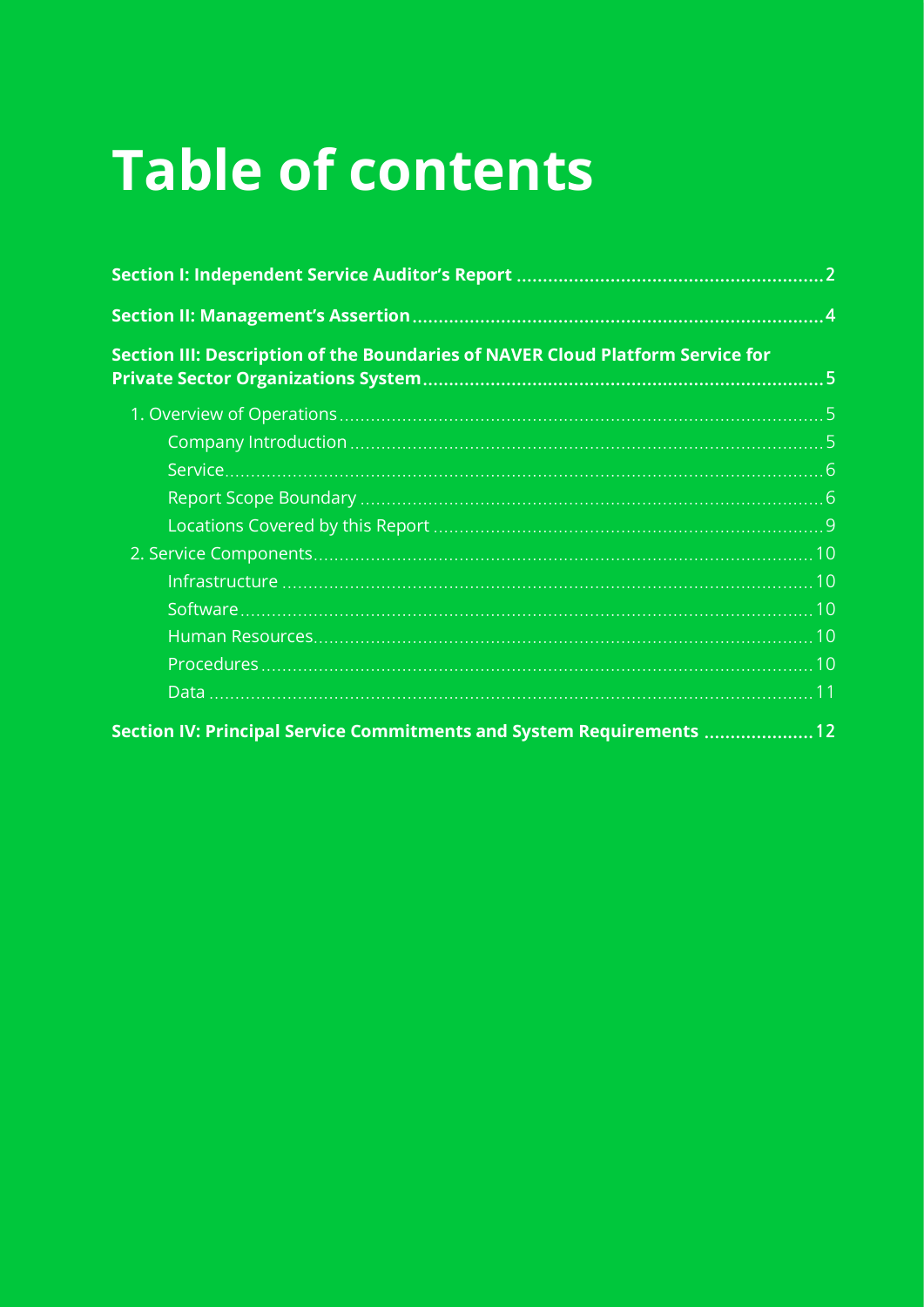# **Deloitte.**

**Deloitte Anjin LLC**

9F., One IFC, 10, Gukjegeumyung-ro, Youngdeungpo-gu, Seoul 07326, Korea

Tel: +82 (2) 6676 1000 Fax: +82 (2) 6674 2114 www.deloitteanjin.co.kr

### **Section I: Independent Service Auditor's Report**

#### **NAVER CLOUD Corporation**

11F KRAFTON Tower, 117, Bundangnaegok-ro, Bundang-gu, Seongnam-si, Gyeonggi-do, Korea

#### **Scope**

We have examined NAVER CLOUD Corporation ('NAVER CLOUD', or the 'service organization')'s accompanying assertion titled "Section II: Management's Assertion" ('assertion') that the controls within the NAVER Cloud Platform Service for Private Sector Organizations system ('system') were effective throughout the period January 1, 2021 to December 31, 2021, to provide reasonable assurance that NAVER CLOUD's service commitments and system requirements were achieved based on the trust services criteria relevant to security, availability, processing integrity, confidentiality, and privacy ('applicable trust services criteria') set forth in [TSP Section 100,](javascript:;) *2017 Trust Services Criteria for Security, Availability, Processing Integrity, Confidentiality, and Privacy* (AICPA, *Trust Services Criteria*).

### **Service Organization's Responsibilities**

NAVER CLOUD is responsible for its service commitments and system requirements and for designing, implementing, and operating effective controls within the system to provide reasonable assurance that NAVER CLOUD's service commitments and system requirements were achieved. NAVER CLOUD has also provided the accompanying assertion about the effectiveness of controls within the system. When preparing its assertion, NAVER CLOUD is responsible for selecting, and identifying in its assertion, the applicable trust services criteria and for having a reasonable basis for its assertion by performing an assessment of the effectiveness of the controls within the system.

### **Service Auditor's Responsibilities**

Our responsibility is to express an opinion, based on our examination, on whether management's assertion that controls within the system were effective throughout the period to provide reasonable assurance that the service organization's service commitments and system requirements were achieved based on the applicable trust services criteria. Our examination was conducted in accordance with attestation standards established by the American Institute of Certified Public Accountants (AICPA) and International Standard on Assurance Engagements 3000, *Assurance Engagements Other Than Audits or Reviews of Historical Financial Information*, issued by the International Auditing and Assurance Standards Board (IAASB). Those standards require that we plan and perform our examination to obtain reasonable assurance about whether management's assertion is fairly stated, in all material respects. We believe that the evidence we obtained is sufficient and appropriate to provide a reasonable basis for our opinion.

Our examination included:

• Obtaining an understanding of the system and the service organization's service commitments and system requirements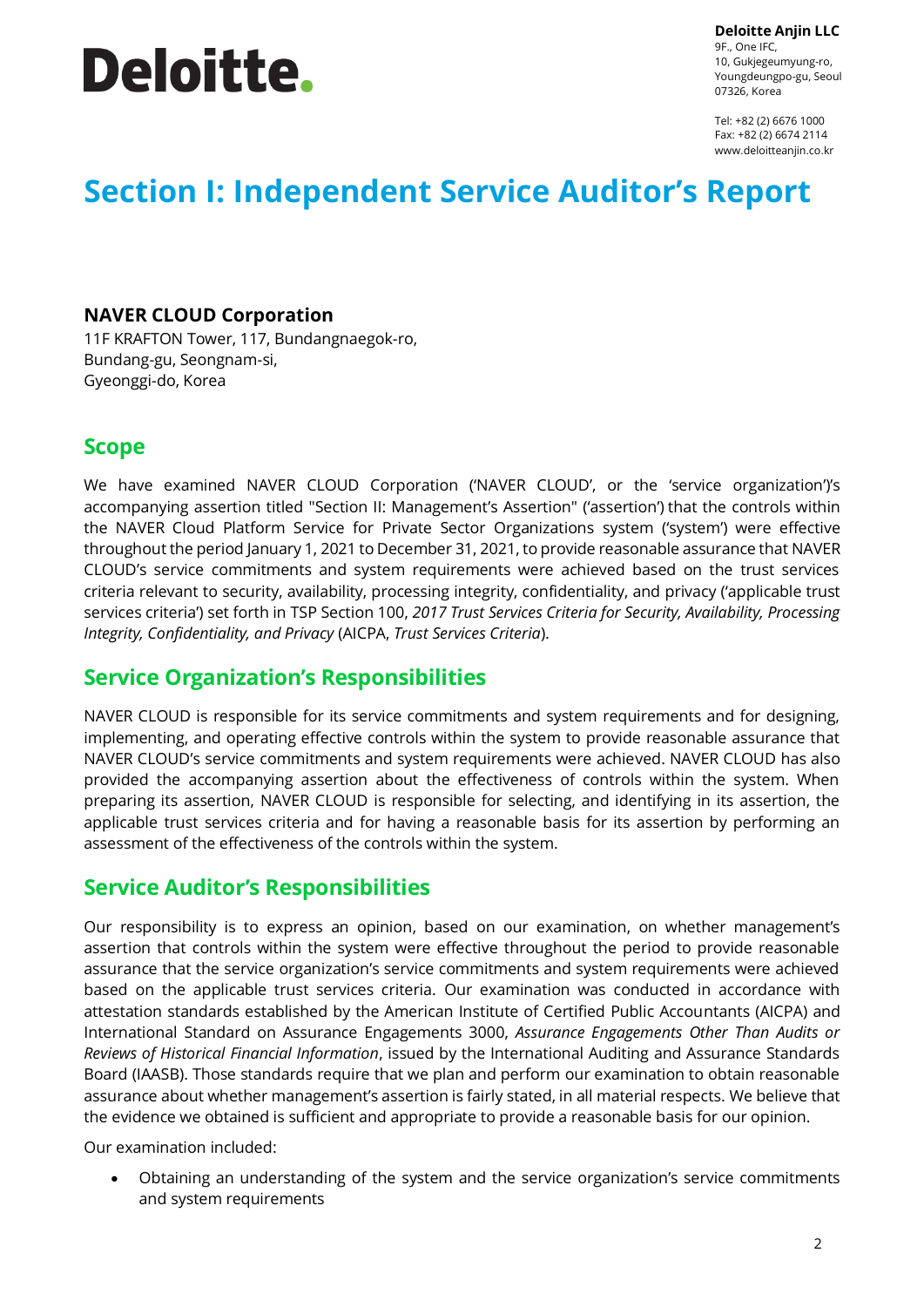- Assessing the risks that controls were not effective to achieve NAVER CLOUD's service commitments and system requirements based on the applicable trust services criteria
- Performing procedures to obtain evidence about whether controls within the system were effective to achieve NAVER CLOUD's commitments and system requirements based on the applicable trust services criteria

Our examination also included performing such other procedures as we considered necessary in the circumstances.

### **Inherent limitations**

There are inherent limitations in the effectiveness of any system of internal control, including the possibility of human error and the circumvention of controls.

Because of their nature, controls may not always operate effectively to provide reasonable assurance that the service organization's service commitments and system requirements were achieved based on the applicable trust services criteria. Also, the projection to the future of any conclusions about the effectiveness of controls is subject to the risk that controls may become inadequate because of changes in conditions or that the degree of compliance with policies or procedures may deteriorate.

### **Opinion**

In our opinion, management's assertion that the controls within NAVER CLOUD's NAVER Cloud Platform Service for Private Sector Organizations system were effective throughout the period January 1, 2021 to December 31, 2021, to provide reasonable assurance that NAVER CLOUD's service commitments and system requirements were achieved based on the applicable trust services criteria is fairly stated, in all material respects.

Deloitte sonjin LLC.

March 25, 2022 Seoul, Republic of Korea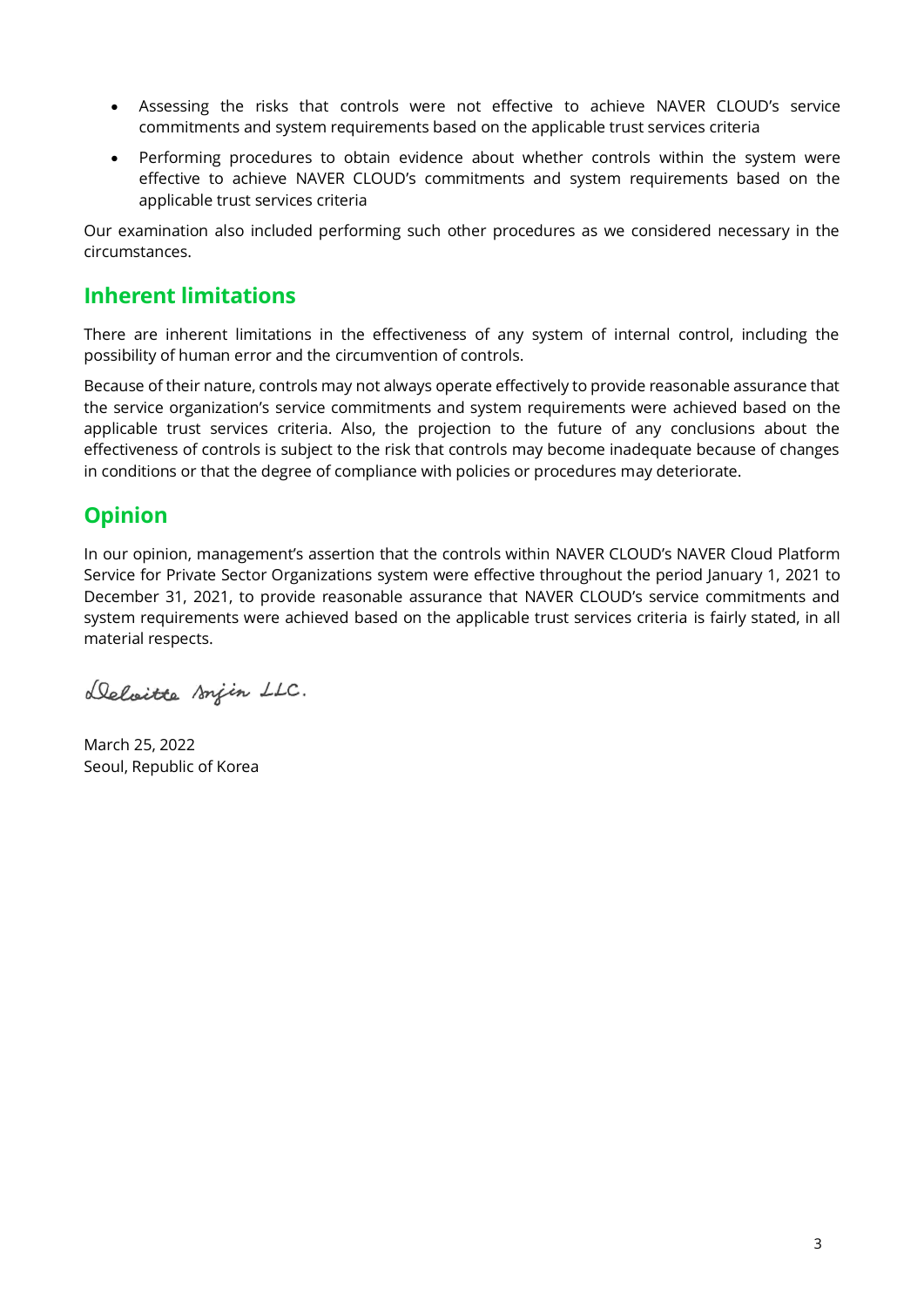## **NAVER Cloud**

### **Section II: Management's Assertion**

We are responsible for designing, implementing, operating, and maintaining effective controls within NAVER CLOUD Corporation ('NAVER CLOUD')'s NAVER Cloud Platform Service for Private Sector Organizations system ('system') throughout the period January 1, 2021 to December 31, 2021, to provide reasonable assurance that NAVER CLOUD's service commitments and system requirements relevant to security, availability, processing integrity, confidentiality, and privacy were achieved. Our description of the boundaries of the system is presented in Section III and identifies the aspects of the system covered by our assertion.

We have performed an evaluation of the effectiveness of the controls within the system throughout the period January 1, 2021 to December 31, 2021, to provide reasonable assurance that NAVER CLOUD's service commitments and system requirements were achieved based on the trust services criteria relevant to security, availability, processing integrity, confidentiality, and privacy ('applicable trust services criteria') set forth in TSP section 100, *2017 Trust Services Criteria for Security, Availability, Processing Integrity, Confidentiality, and Privacy* (AICPA, *Trust Services Criteria*). NAVER CLOUD's objectives for the system in applying the applicable trust services criteria are embodied in its service commitments and system requirements relevant to the applicable trust services criteria. The principal service commitments and system requirements related to the applicable trust services criteria are presented in Section IV.

There are inherent limitations in any system of internal control, including the possibility of human error and the circumvention of controls. Because of these inherent limitations, a service organization may achieve reasonable, but not absolute, assurance that its service commitments and system requirements are achieved.

We assert that the controls within the system were effective throughout the period January 1, 2021 to December 31, 2021, to provide reasonable assurance that NAVER CLOUD's service commitments and system requirements were achieved based on the applicable trust services criteria.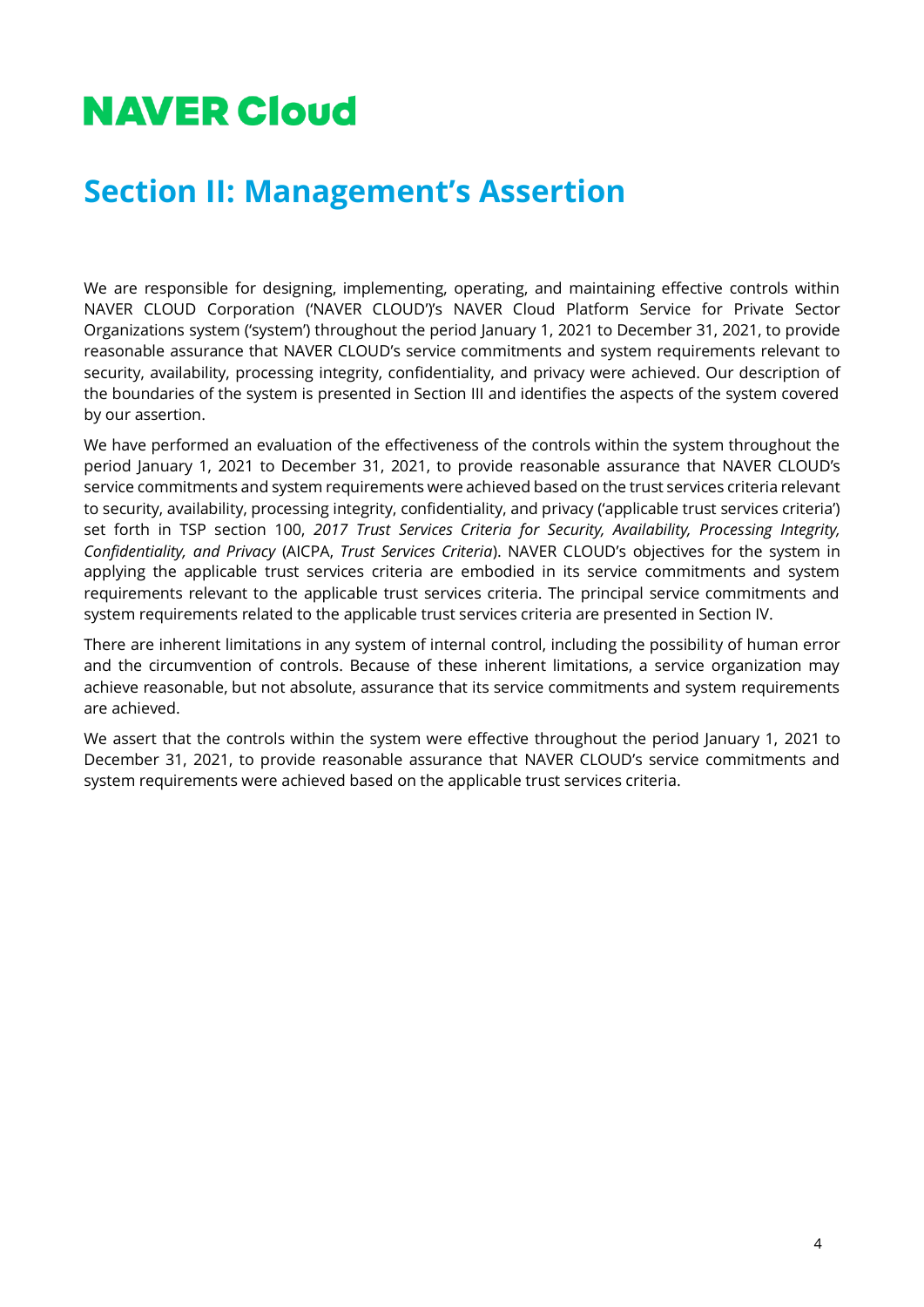### **Section III: Description of the Boundaries of NAVER Cloud Platform Service for Private Sector Organizations System**

### **1. Overview of Operations**

### **Company Introduction**

NAVER CLOUD Corporation ('NAVER CLOUD', the 'Company', or the 'service organization') was incorporated on May 1, 2009 as a specialized IT service company being named as NHN BUSINESS PLATFORM Corporation through business split from NAVER Corporation. The Company changed its name to NAVER BUSINESS PLATFORM Corporation on August 1, 2014, and then to the current name effective October 15, 2020.

The Company operates and supports overall IT infrastructures including infrastructure, enterprise information, Ncloud, and relevant services for NAVER Corporation, NAVER FINANCIAL Corporation, WORKS MOBILE Corporation, SNOW Corporation, NAVER Webtoon Corporation, LINE Corporation, and other NAVER affiliates. Leveraging such experiences, NAVER CLOUD has acquired the systems for operation, development and management of cloud business to provide the NAVER Cloud Platform service for customers. The major services provided by the Company are as follows:

• IT Infrastructure Service

The Company provides a stable and efficient IT environment which belongs to an IaaS (Infrastructure as a Service) area so that a customer's IT infrastructure such as Internet Data Center (IDC), networks, storages, databases (DB), and so on can be operated 24/7 without interruption. The environment is also provided by using the broadband network and is supported by professional technicians. Furthermore, the Company offers high quality consulting services on overall infrastructure design/implementation/operation, reflecting customer requirements.

• Data Center Operation Service

The IDC service is a key competitive advantage of infrastructure for the NAVER Cloud Platform service launched in 2017 by making the Company respond with flexibility not only to around 3,900 services and products provided by NAVER and NAVER affiliates but also rapidly growing data demands due to advanced technology, such as AI, self-driving cars, and so on. More specifically, the Company provides such services as Co-location, server hosting, NAS (Network Attach Storage) / SAN (Storage Area Network), Owner-based File System (OwFS) services, and backup/recovery.

• Security Service

The Company provides seamless security services using tens of solutions and thousands of robust detection/blocking policies in addition to CERT (Computer Emergency Response Team) and security monitoring services, to provide safe and reliable services. Further, the Company proposes optimal security designs customized for each service and has know-how to prevent and respond to globally evolving intelligent attacks such as phishing, ransomware, and so on.

• Enterprise Information Service

With the one-stop enterprise system, the Company provides optimized business tools to maximize productivity of customers. Especially, the global office care program provides a stable information system in a same IT environment for any affiliated company's office around the world.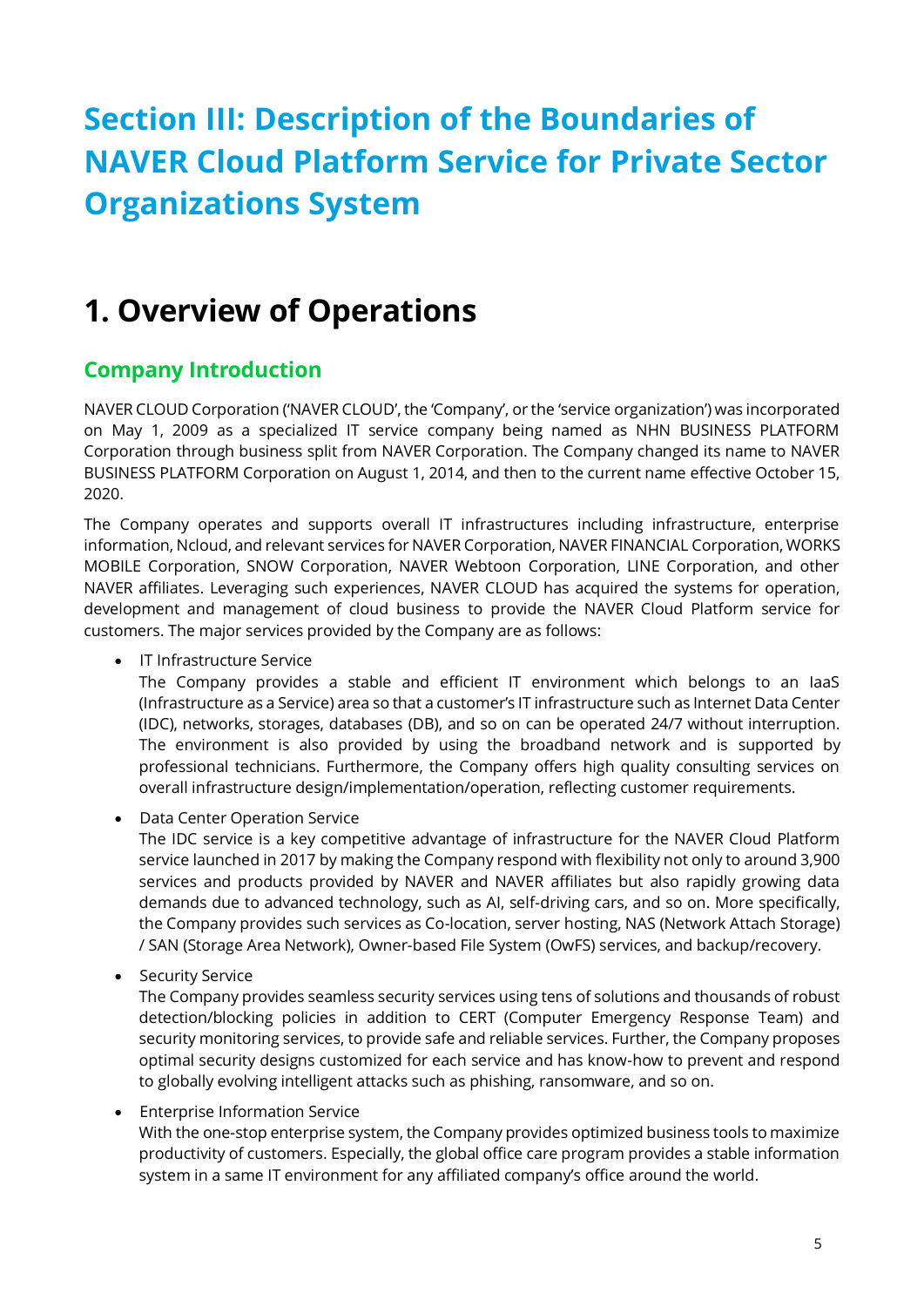• Ncloud Service

With the cloud service for NAVER affiliates using its integrated knowhow to operate large scale IT infrastructure, the Company adaptably supplies IT infrastructures anytime, at any place and as much as needed in a short period of time. The experience acquired through running Ncloud on numerous services has become a foundation for the NAVER Cloud Platform.

• NAVER Cloud Platform

The Company provides IaaS, PaaS, and SaaS to customers, leveraging its world-class infrastructure technology and service operation capacity that has led NAVER to become the largest portal site in Korea and LINE messenger to be used in more than 200 countries around the world.

With the experience built up through operating IT infrastructure since the start of NAVER service in 1999 and the continuous challenges to lead the rapidly changing industry, the Company has accumulated IT expertise that is optimized for a wide variety of service needs. And through these efforts, 'GAK', its own data center established in Chuncheon of Gangwon province in June 2013, received the LEED (Leadership in Energy and Environmental Design) Platinum certification, the highest level for the first time among data centers in the world. Data center 'GAK' maintains stable services with 24-hour integrated monitoring and real-time management.

Since 2017, the NAVER Cloud Platform service has been providing various cloud services such as Compute, Storage, Networking, Database, Management, Security, Artificial Intelligence Service (AI Service), Application Service, Analytics, Global, Business Application, Development Tools (Dev Tools), and so on leveraging its cloud technology and service experiences accumulated through services provided to NAVER and LINE services. The Company was certified with CSA (Cloud Security Alliance), STAR (Security, Trust Assurance and Risk), which is an international agency certification for cloud service, for the first time in Korea, and is qualified to provide services to public sector entities in Korea by acquiring the CSAP (Cloud Security Assurance Program) certification, which is a local certification for cloud service. The Company has infrastructure bases in 10 global major locations and networks around the world and is expanding its cloud service regions.

#### **Service**

NAVER CLOUD provides services through PC web and mobile for the users convenience. To deliver such services, NAVER CLOUD uses various IT systems, security devices, and internally developed service management systems. The system description covers NAVER Cloud Platform Service for Private Sector Organizations service.

NAVER Cloud Platform Service for Private Sector Organizations – Provides stable IT service infrastructure, along with IT Platform, enterprise information service, and cloud services based upon the optimal conditions for a cloud service such as professional technicians, security technology, and continuous customer support service.

User entities are responsible to adhere to the user's obligation in the Terms of Service in order to securely and properly use the NAVER CLOUD services. User entities should also understand and perform the activities to protect personal information by themselves, including changing passwords on a regular basis and not disclosing passwords to others.

### **Report Scope Boundary**

The objective and scope of this Description is limited to the NAVER Cloud Platform Service for Private Sector Organizations provided by the data center in Korea, Western United States (San hose), Germany (Frankfurt), Japan (Tokyo), Singapore and Hongkong, and does not include descriptions related to other services.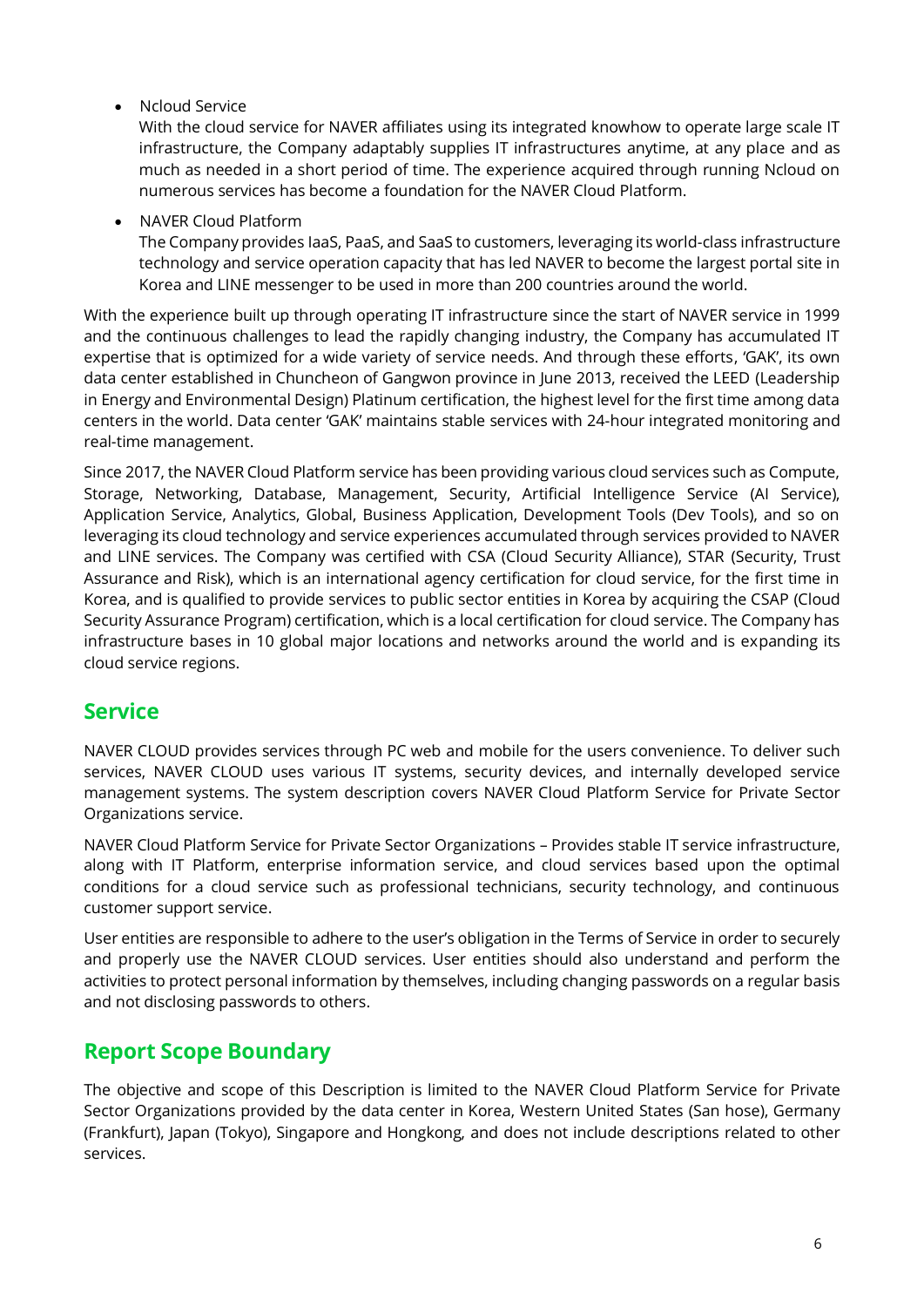| <b>Product Category</b> | <b>NAVER Cloud Platform Service for Private Sector</b> |
|-------------------------|--------------------------------------------------------|
|                         | <b>Organizations</b>                                   |
|                         | <b>HDD Server</b>                                      |
|                         | SSD Server                                             |
|                         | <b>GPU Server</b>                                      |
|                         | <b>CPU</b> Intensive                                   |
|                         | <b>Virtual Dedicated Server</b>                        |
| Compute                 | <b>Bare Metal Server</b>                               |
|                         | <b>Auto Scaling</b>                                    |
|                         | Application Server Launcher                            |
|                         | <b>Cloud Functions</b>                                 |
|                         | HPC (High Performance Computing)                       |
|                         | <b>Container Registry</b>                              |
|                         | Kubernetes Service                                     |
|                         | Object Storage                                         |
|                         | Archive Storage                                        |
| <b>Storage</b>          | <b>Block Storage</b>                                   |
|                         | <b>NAS</b>                                             |
|                         | Backup                                                 |
|                         | Virtual Private Cloud (VPC)                            |
|                         | Load Balancer                                          |
|                         | <b>DNS</b>                                             |
|                         | <b>Global DNS</b>                                      |
|                         | CDN+                                                   |
| <b>Networking</b>       | <b>Global CDN</b>                                      |
|                         |                                                        |
|                         | <b>IPsec VPN</b>                                       |
|                         | NAT Gateway                                            |
|                         | Global Route Manager                                   |
|                         | Cloud DB for MySQL                                     |
|                         | Cloud DB for Redis                                     |
|                         | Cloud DB for MSSQL                                     |
|                         | <b>MSSQL</b><br>MySQL                                  |
| <b>Database</b>         | <b>CUBRID</b>                                          |
|                         | Redis                                                  |
|                         | PostgreSQL                                             |
|                         | MariaDB                                                |
|                         | Tibero                                                 |
|                         | <b>Basic Security</b>                                  |
|                         | Secure Zone (Firewall)                                 |
|                         | App Safer                                              |
|                         | Site Safer                                             |
|                         | File Safer                                             |
| <b>Security</b>         | App Security Checker                                   |
|                         | Web Security Checker                                   |
|                         | System Security Checker                                |
|                         | <b>SSL VPN</b>                                         |
|                         | <b>Security Monitoring</b>                             |
|                         | Compliance Guide                                       |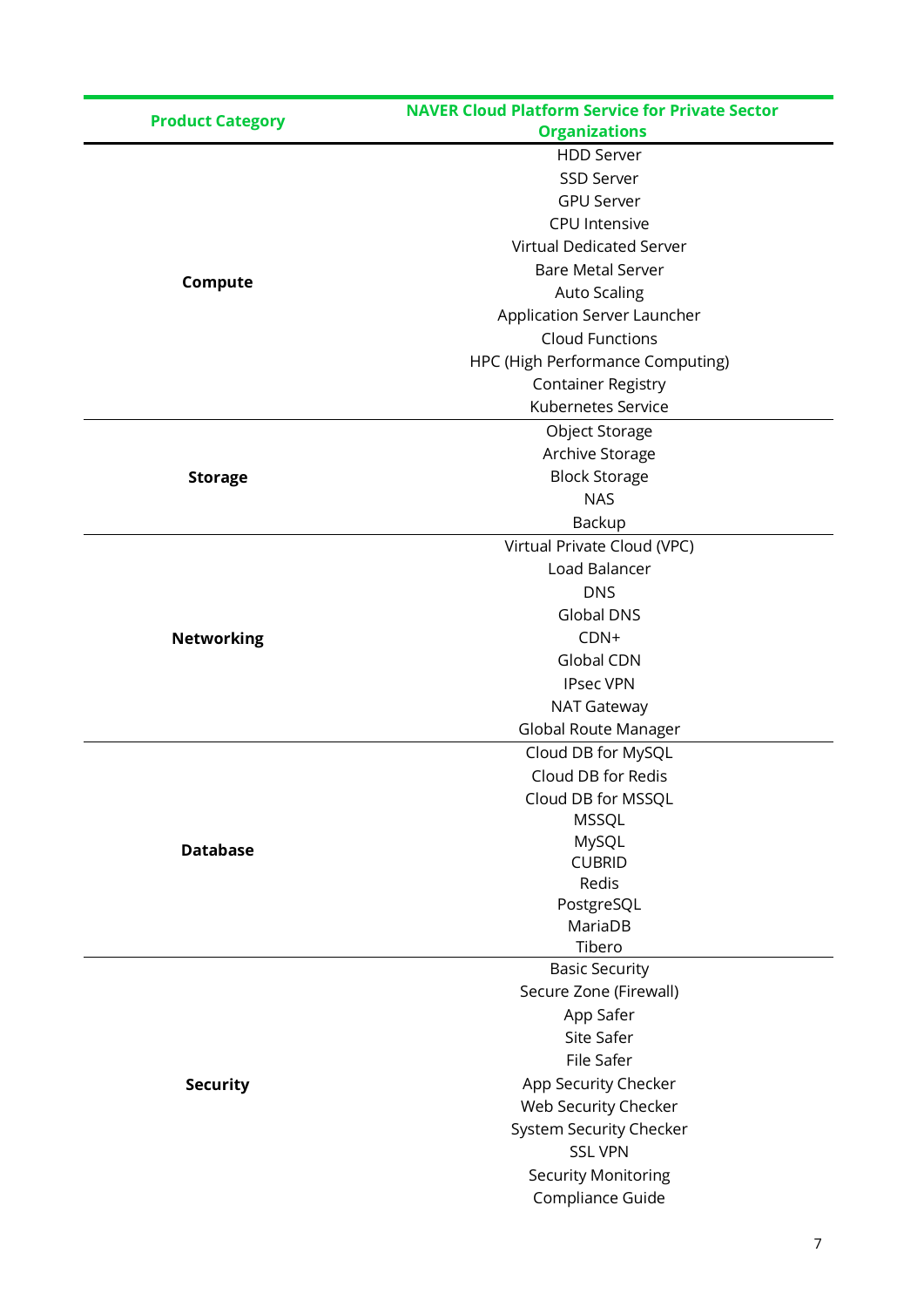| <b>Product Category</b>    | <b>NAVER Cloud Platform Service for Private Sector</b> |
|----------------------------|--------------------------------------------------------|
|                            | <b>Organizations</b>                                   |
|                            | Private CA                                             |
|                            | Key Management Service                                 |
|                            | Certificate Manager                                    |
|                            | Webshell Behavior Detector                             |
|                            | CLOVA Speech Recognition (CSR)                         |
|                            | CLOVA Speech Synthesis (CSS)                           |
|                            | <b>CLOVA Face Recognition (CFR)</b>                    |
|                            | CLOVA Premium Voice (CPV)                              |
|                            | CLOVA Speech                                           |
|                            | <b>CLOVA Voice</b>                                     |
|                            | <b>CLOVA Dubbing</b>                                   |
|                            | <b>CLOVA Chatbot</b>                                   |
|                            | <b>CLOVA OCR</b>                                       |
| <b>Al Service</b>          | <b>CLOVA AiCall</b>                                    |
|                            |                                                        |
|                            | Papago Translation                                     |
|                            | Papago Korean Name Romanizer                           |
|                            | <b>TensorFlow Server</b><br><b>TensorFlow Cluster</b>  |
|                            |                                                        |
|                            | Pose Estimation                                        |
|                            | <b>Object Detection</b><br><b>CLOVA Sentiment</b>      |
|                            | <b>CLOVA Summary</b>                                   |
|                            | <b>AiTEMS</b>                                          |
|                            | GeoLocation                                            |
|                            | <b>MAPS</b>                                            |
|                            | <b>CAPTCHA</b>                                         |
|                            | nShortURL                                              |
|                            | SENS (Simple & Easy Notification Service)              |
|                            | <b>API Gateway</b>                                     |
| <b>Application Service</b> | Search Trend                                           |
|                            | RabbitMQ                                               |
|                            | Simple RabbitMQ Service                                |
|                            | Cloud Outbound Mailer                                  |
|                            | Pinpoint                                               |
|                            | JEUS                                                   |
|                            | WebtoB                                                 |
|                            | <b>VOD Transcoder</b>                                  |
|                            | Image Optimizer                                        |
| <b>Media</b>               | Live Station                                           |
|                            | <b>VOD Station</b>                                     |
|                            | Video Player                                           |
| Game                       | <b>GAMEPOT</b>                                         |
|                            | Game Chat                                              |
|                            | Game Report                                            |
| <b>Management</b>          | Monitoring                                             |
|                            | Cloud Insight                                          |
|                            | Web service Monitoring System                          |
|                            | <b>Network Traffic Monitoring</b>                      |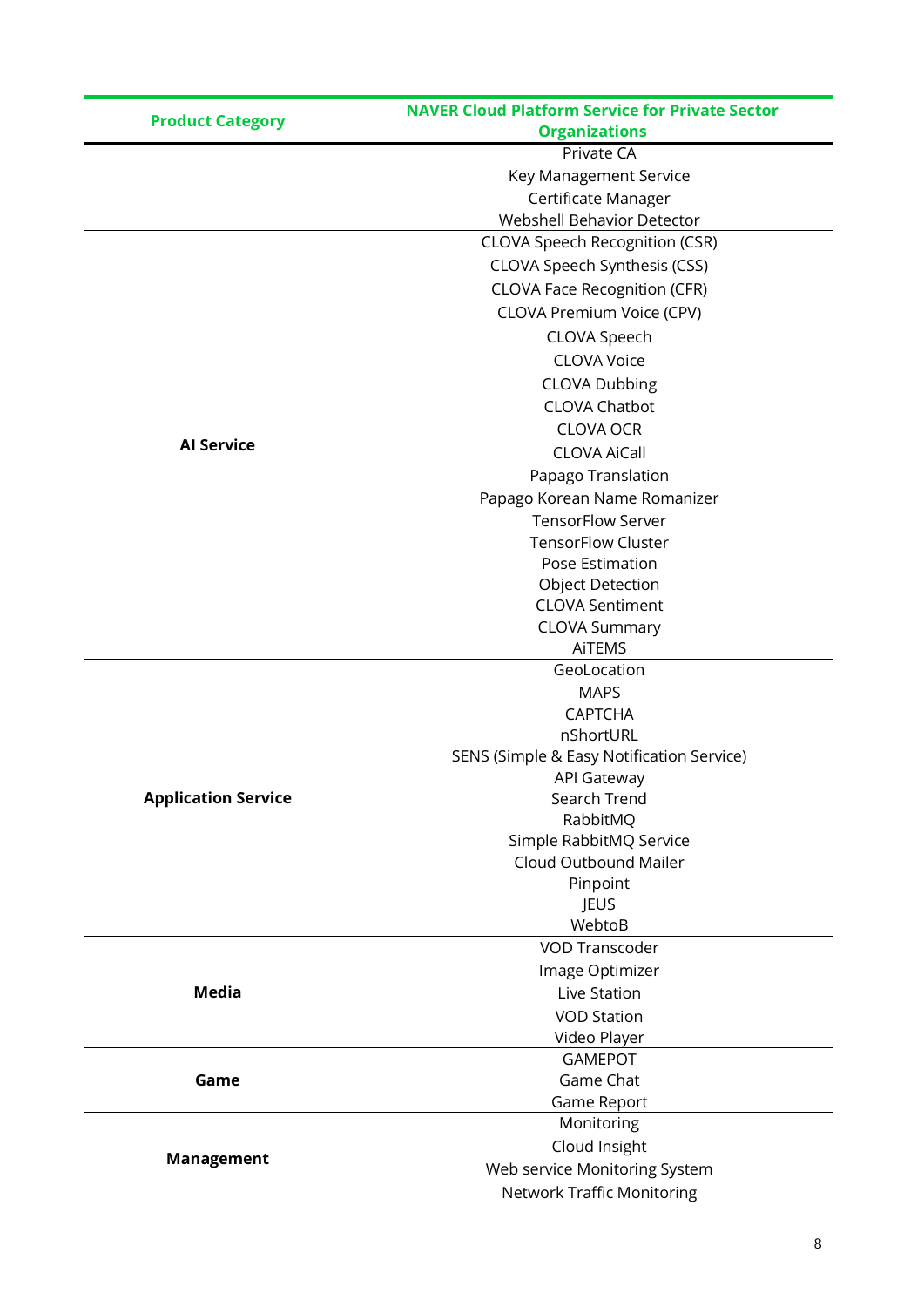| <b>Product Category</b>           | <b>NAVER Cloud Platform Service for Private Sector</b> |
|-----------------------------------|--------------------------------------------------------|
|                                   | <b>Organizations</b>                                   |
|                                   | Sub Account                                            |
|                                   | Cloud Activity Tracer                                  |
|                                   | Resource Manager                                       |
|                                   | Tools                                                  |
|                                   | <b>Pinpoint Cloud</b>                                  |
|                                   | Cloud Advisor                                          |
|                                   | Cloud Log Analytics                                    |
|                                   | Real User Analytics (RUA)                              |
|                                   | Effective Log Search & Analytics                       |
|                                   | Cloud Hadoop                                           |
| <b>Analytics</b>                  | Cloud Search                                           |
|                                   | Search Engine Service                                  |
|                                   | Data Analytics Service                                 |
|                                   | Cloud Data Streaming Service                           |
|                                   | Cloud Data Box                                         |
|                                   | Jenkins                                                |
|                                   | SourceCommit                                           |
| <b>Dev Tools</b>                  | SourceBuild                                            |
|                                   | SourceDeploy                                           |
|                                   | SourcePipeline                                         |
|                                   | <b>WORKPLACE</b>                                       |
|                                   | <b>WORKBOX</b>                                         |
| <b>Business Application</b>       | <b>NAVER WORKS</b>                                     |
|                                   | <b>RPA Service</b>                                     |
|                                   | <b>Hybrid Cloud Hosting</b>                            |
| <b>Hybrid &amp; Private Cloud</b> | Cloud Connect                                          |
|                                   | VMware on NCloud                                       |
| <b>IoT</b>                        | Cloud IoT Core                                         |
| <b>Blockchain</b>                 | <b>Blockchain Service</b>                              |
| <b>Migration</b>                  | Data Teleporter                                        |
|                                   | <b>Object Migration</b>                                |

### **Locations Covered by this Report**

The production infrastructure for the systems of NAVER Cloud Platform Service for Private Sector Organizations is located in the datacenters situated in Korea, Western United States (San hose), Germany (Frankfurt), Japan (Tokyo), Singapore and Hongkong. These datacenters deliver the core physical infrastructure that includes physical hardware asset management, security, data protection, networking services.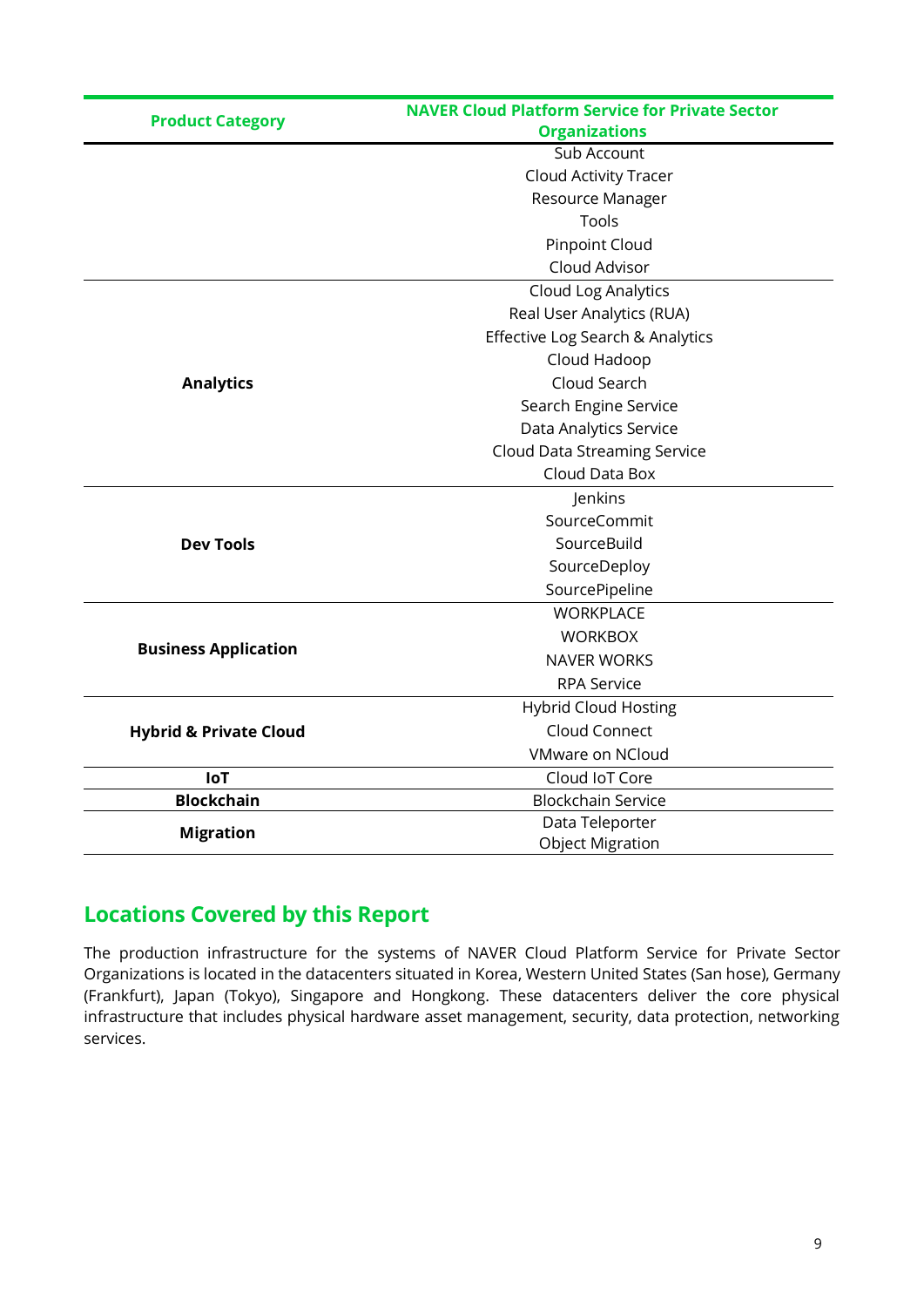## **2. Service Components**

The Company's service components to provide the service consists of infrastructure, software, data, and relevant operating procedures and human resources.

### **Infrastructure**

The Company implements and operates infrastructures such as servers, network, and security systems, which are configured in a separate network for each, to provide the service. The Company restricts unauthorized access (physical / logical) using access controls to infrastructure, and monitors the log of abnormal activities on a regular basis.

The Company also uses automatic vulnerability scanning tools to consistently detect and improve security vulnerabilities which may occur within the infrastructure, and takes remedial actions for identified vulnerabilities. The data center, where the infrastructures are located, is equipped with thermo-hygrostats, Uninterruptible Power Supplies (UPS), water leakage detectors, fire detectors, extinguishers, and so on to get prepared for disasters such as fire, earthquake, flood, and so on.

#### **Software**

Relevant functions of the Company for each service are responsible for developing and operating applications. When an application needs additional developments or upgrades to improve service quality provided to users, to remediate failures or to enhance system performance, the security requirements are defined by an agreement between the Service Planning Department and the Development Department and then shared with stakeholders via intranet.

Changes to an application requires preapproval by the person in charge, and the QA (Quality Assurance) team reviews and deploys to the production environment through the automated system to minimize the failures that may arise from the change. When significant changes related to the user's personal information processing are involved, a privacy impact assessment is conducted and remedial actions are taken when deemed necessary.

#### **Human Resources**

To ensure service stability, the Company defines and designates such roles as information security and personal information managers, service planners, developers, infrastructure operators, CS (Customer Satisfaction) personnel, and so on. Annual information security and personal information protection trainings are provided to raise the awareness level of information security of the company personnel.

Immediately after being hired or terminated, an employee is informed of his or her confidentiality obligations, and required to sign and submit a security pledge. All employees sign and submit a security pledge every year.

### **Procedures**

The Company established information security regulations such as policies, standards and guidelines to comply with the security, availability, process integrity, confidentiality, and privacy principles. Company policies are periodically reviewed, and revised when deemed necessary, to reflect developments of relevant laws and regulations. Revisions require approval by an appropriate level of management and are announced to all employees through intranet.

Company policies related to protection of user's personal information and privacy are disclosed in the Privacy Policy on the Company's website so that users can refer to at any time.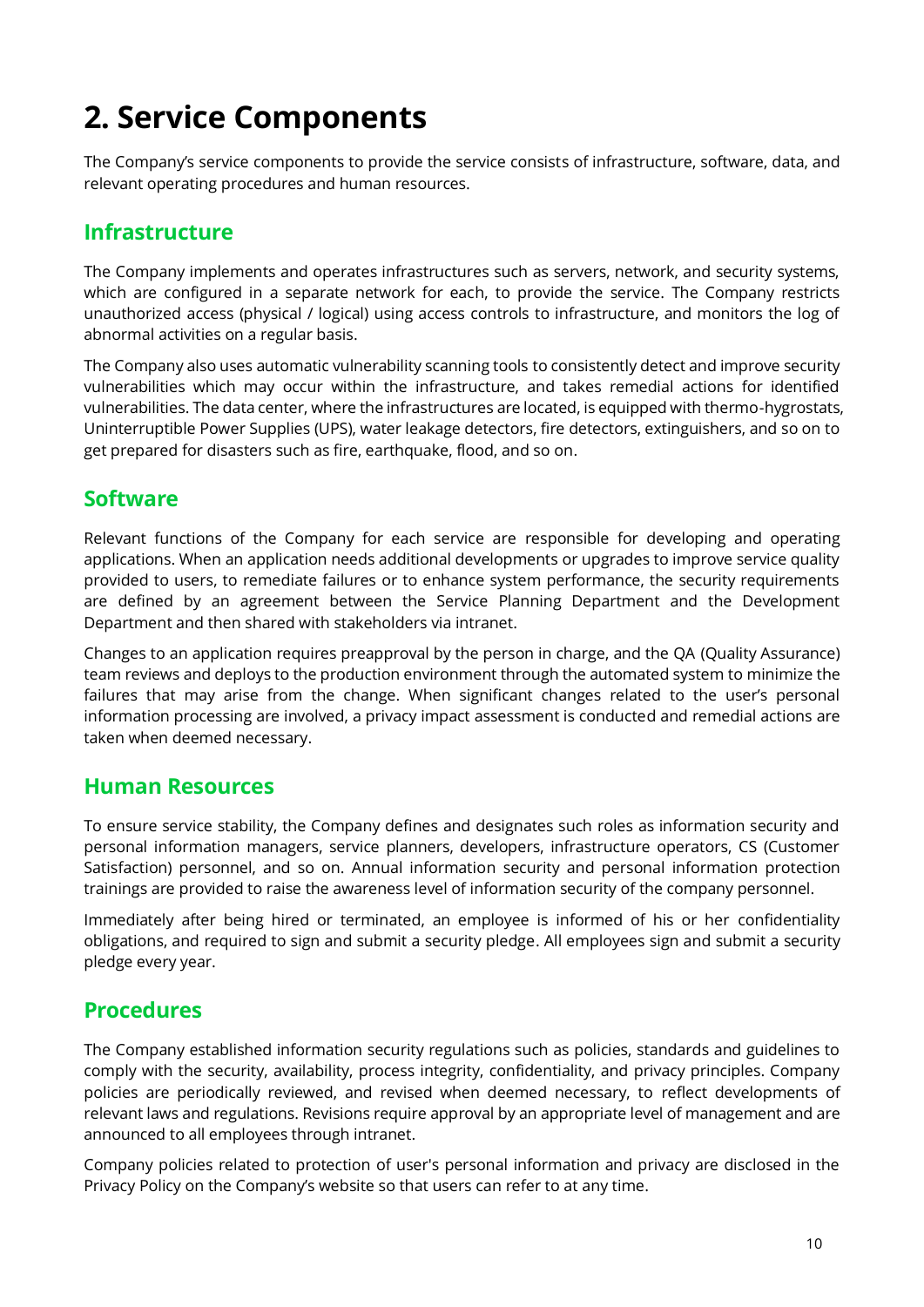### **Data**

Important data including user's personal information are protected in accordance with the requirements by relevant laws and regulations such as the Act on Promotion of Information and Communications Network Utilization and information Protection, etc., the Personal Information Protection Act, and so on and the procedures specified in the Terms of Service and security policies of the Company. Such data are managed to be processed only by a limited number of personnel performing relevant duties.

The Company also implements technical measures such as access control, encryption and logging to protect important data.